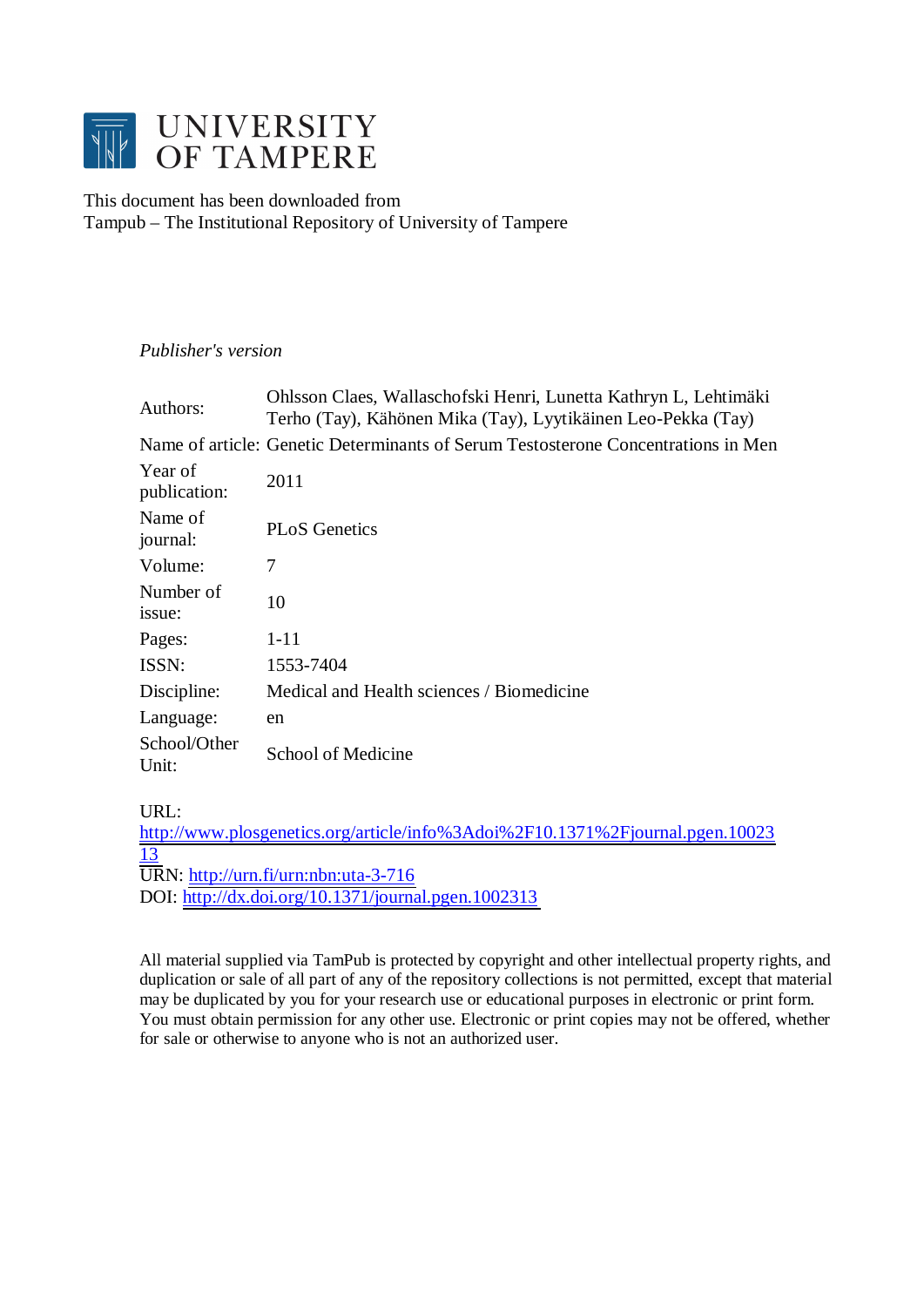# Genetic Determinants of Serum Testosterone Concentrations in Men

Claes Ohlsson<sup>1.9\*</sup>, Henri Wallaschofski<sup>2.9</sup>, Kathryn L. Lunetta<sup>3,4.9</sup>, Lisette Stolk<sup>5,6.9</sup>, John R. B. Perry<sup>7,8.9</sup>, Annemarie Koster<sup>9.</sup>, Ann-Kristin Petersen<sup>10.</sup>, Joel Eriksson<sup>1.</sup>, Terho Lehtimäki<sup>11.</sup>, Ilpo T. Huhtaniemi<sup>12.</sup>, Geoffrey L. Hammond<sup>139</sup>, Marcello Maggio<sup>14</sup>, Andrea D. Coviello<sup>3,15</sup>, EMAS Study Group<sup>16</sup>, Luigi Ferrucci<sup>17</sup>, Margit Heier<sup>18</sup>, Albert Hofman<sup>6,19</sup>, Kate L. Holliday<sup>20</sup>, John-Olov Jansson<sup>21</sup>, Mika Kähönen<sup>22</sup>, David Karasik<sup>23</sup>, Magnus K. Karlsson<sup>24</sup>, Douglas P. Kiel<sup>3,23</sup>, Yongmei Liu<sup>25</sup>, Östen Ljunggren<sup>26</sup>, Mattias Lorentzon<sup>1</sup>, Leo-Pekka Lyytikäinen<sup>11</sup>, Thomas Meitinger<sup>27,28</sup>, Dan Mellström<sup>1</sup>, David Melzer<sup>29</sup>, Iva Miljkovic<sup>30</sup>, Matthias Nauck<sup>2</sup>, Maria Nilsson<sup>1</sup>, Brenda Penninx<sup>31</sup>, Stephen R. Pye<sup>20</sup>, Ramachandran S. Vasan<sup>3,15</sup>, Martin Reincke<sup>32</sup>, Fernando Rivadeneira<sup>5,6,19</sup>, Abdelouahid Tajar<sup>20</sup>, Alexander Teumer<sup>33</sup>, André G. Uitterlinden<sup>5,6,19</sup>, Jagadish Ulloor<sup>15</sup>, Jorma Viikari<sup>34</sup>, Uwe Völker<sup>33</sup>, Henry Völzke<sup>35</sup>, H. Erich Wichmann<sup>36,37,38</sup>, Tsung-Sheng Wu<sup>13</sup>, Wei Vivian Zhuang<sup>4</sup>, Elad Ziv<sup>39,40</sup>, Frederick C. W. Wu<sup>41¶</sup>, Olli Raitakari<sup>42,43¶</sup>, Anna Eriksson<sup>1¶</sup>, Martin Bidlingmaier<sup>32¶</sup>, Tamara B. Harris<sup>9¶</sup>, Anna Murray<sup>7,8¶</sup>, Frank H. de Jong<sup>5¶</sup>, Joanne M. Murabito<sup>3,15¶</sup>, Shalender Bhasin<sup>3,15¶</sup>, Liesbeth Vandenput<sup>1¶</sup>, Robin Haring<sup>2¶</sup>

1 Center for Bone and Arthritis Research, Department of Internal Medicine, Institute of Medicine, Sahlgrenska Academy, University of Gothenburg, Gothenburg, Sweden, 2 Institute of Clinical Chemistry and Laboratory Medicine, University of Greifswald, Greifswald, Germany, 3 The National Heart, Lung, and Blood Institute's Framingham Heart Study, Framingham, Massachusetts, United States of America, 4Department of Biostatistics, Boston University School of Public Health, Boston, Massachusetts, United States of America, 5 Department of Internal Medicine, Erasmus MC Rotterdam, Rotterdam, The Netherlands, 6 Netherlands Consortium of Healthy Ageing, Rotterdam, The Netherlands, 7 Genetics of Complex Traits, Peninsula Medical School, University of Exeter, Exeter, United Kingdom, 8 Wellcome Trust Centre for Human Genetics, University of Oxford, Oxford, United Kingdom, 9Laboratory for Epidemiology, Demography, and Biometry, National Institute on Aging, Bethesda, Maryland, United States of America, 10 Institute of Genetic Epidemiology, Helmholtz Zentrum München, Neuherberg, Germany, 11 Department of Clinical Chemistry, University of Tampere and Tampere University Hospital, Tampere, Finland, 12 Department of Surgery and Cancer, Hammersmith Campus, Imperial College London, London, United Kingdom, 13 Child and Family Research Institute and Department of Obstetrics and Gynecology, University of British Columbia, Vancouver, Canada, 14 Departments of Internal Medicine and Biomedical Sciences, Section of Geriatrics, University of Parma, Parma, Italy, 15 Sections of General Internal Medicine, Preventive Medicine, Cardiology, and Endocrinology, Diabetes, and Nutrition, Department of Medicine, Boston University School of Medicine, Boston, Massachusetts, United States of America, 16 The European Male Ageing Study, University of Manchester, Manchester, United Kingdom, 17 Longitudinal Studies Section, Clinical Research Branch, National Institute on Aging, Baltimore, Maryland, United States of America, 18 Institute of Epidemiology II, Helmholtz Zentrum München, Neuherberg, Germany, 19 Department of Epidemiology, Erasmus MC Rotterdam, Rotterdam, The Netherlands, 20 Arthritis Research UK Epidemiology Unit, University of Manchester, Manchester Academic Health Science Centre, Manchester, United Kingdom, 21 Department of Physiology, Institute of Neuroscience and Physiology, Sahlgrenska Academy, University of Gothenburg, Gothenburg, Sweden, 22 Department of Clinical Physiology, University of Tampere and Tampere University Hospital, Tampere, Finland, 23 Hebrew SeniorLife Institute for Aging Research and Harvard Medical School, Boston, Massachusetts, United States of America, 24 Clinical and Molecular Osteoporosis Research Unit, Department of Clinical Sciences and Department of Orthopaedics, Lund University, Skane University Hospital, Malmö, Sweden, 25 Department of Epidemiology and Prevention, Wake Forest University Health Sciences, Winston-Salem, North Carolina, United States of America, 26 Department of Medical Sciences, University of Uppsala, Uppsala, Sweden, 27 Institute of Human Genetics, Technische Universität München, München, Germany, 28 Institute of Human Genetics, Helmholtz Zentrum München, Neuherberg, Germany, 29 Peninsula Medical School, University of Exeter, Exeter, United Kingdom, 30 University of Pittsburgh, Department of Epidemiology, Pittsburgh, Pennsylvania, United States of America, 31 Department of Psychiatry and EMGO Institute for Health and Care Research, VU University Medical Center, Amsterdam, The Netherlands, 32 Medizinische Klinik Innenstadt, Ludwig-Maximilians-University, München, Germany, 33 Interfaculty Institute for Genetics and Functional Genomics, University of Greifswald, Greifswald, Germany, 34 Department of Medicine, University of Turku and Turku University Hospital, Turku, Finland, 35 Institute for Community Medicine, University of Greifswald, Greifswald, Germany, 36 Institute of Medical Informatics, Biometry and Epidemiology, Ludwig-Maximilians- University, München, Germany, 37 Klinikum Großhadern, München, Germany, 38 Institute of Epidemiology I, Helmholtz Zentrum München, Neuherberg, Germany, 39 Division of General Internal Medicine, Department of Medicine, University of California San Francisco, San Francisco, California, United States of America, 40 Department of Epidemiology and Biostatistics, Institute for Human Genetics, University of California San Francisco, San Francisco, California, United States of America, 41 Andrology Research Unit, Developmental and Regenerative Biomedicine Research Group, The University of Manchester, Manchester Academic Health Science Centre, Manchester Royal Infirmary, Manchester, United Kingdom, 42 Research Centre of Applied and Preventive Cardiovascular Medicine, University of Turku, Finland, 43 Department of Clinical Physiology, Turku University Hospital, Turku, Finland

# Abstract

Testosterone concentrations in men are associated with cardiovascular morbidity, osteoporosis, and mortality and are affected by age, smoking, and obesity. Because of serum testosterone's high heritability, we performed a meta-analysis of genome-wide association data in 8,938 men from seven cohorts and followed up the genome-wide significant findings in one in silico (n = 871) and two de novo replication cohorts ( $n = 4,620$ ) to identify genetic loci significantly associated with serum testosterone concentration in men. All these loci were also associated with low serum testosterone concentration defined as  $<300$  ng/dl. Two single-nucleotide polymorphisms at the sex hormone-binding globulin (SHBG) locus (17p13-p12) were identified as independently associated with serum testosterone concentration (rs12150660, p = 1.2×10<sup>-41</sup> and rs6258, p = 2.3×10<sup>-22</sup>). Subjects with  $\geq$ 3 risk alleles of these variants had 6.5-fold higher risk of having low serum testosterone than subjects with no risk allele. The rs5934505 polymorphism near *FAM9B* on the X chromosome was also associated with testosterone concentrations ( $p = 5.6 \times 10^{-16}$ ). The rs6258 polymorphism in exon 4 of SHBG affected SHBG's affinity for binding testosterone and the measured free testosterone fraction ( $p$ <0.01). Genetic variants in the SHBG locus and on the X chromosome are associated with a substantial variation in testosterone concentrations and increased risk of low testosterone. rs6258 is the first reported SHBG polymorphism, which affects testosterone binding to SHBG and the free testosterone fraction and could therefore influence the calculation of free testosterone using law-of-mass-action equation.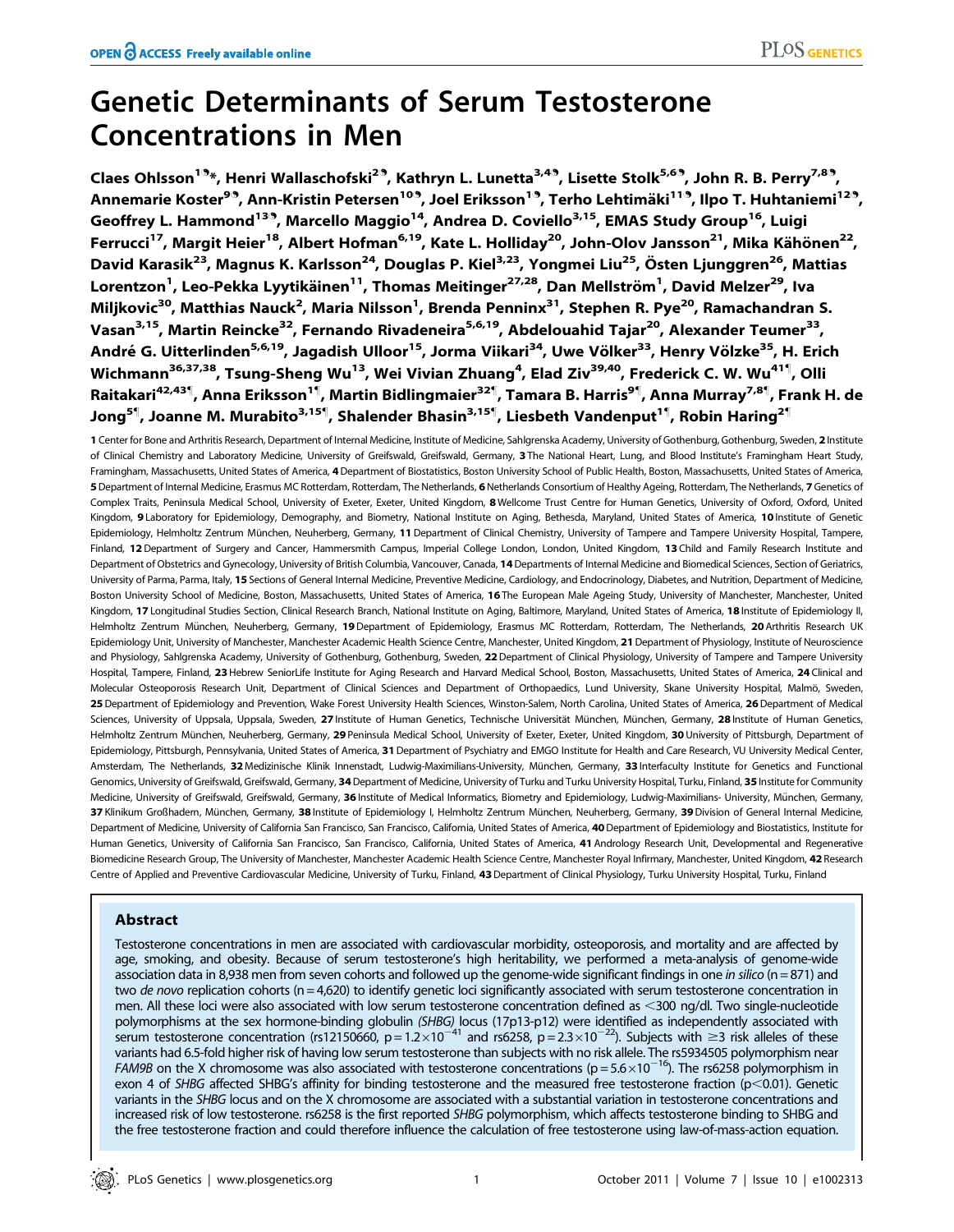Citation: Ohlsson C, Wallaschofski H, Lunetta KL, Stolk L, Perry JRB, et al. (2011) Genetic Determinants of Serum Testosterone Concentrations in Men. PLoS Genet 7(10): e1002313. doi:10.1371/journal.pgen.1002313

Editor: Gonçalo R. Abecasis, University of Michigan, United States of America

Received April 4, 2011; Accepted August 11, 2011; Published October 6, 2011

This is an open-access article distributed under the terms of the Creative Commons Public Domain declaration which stipulates that, once placed in the public domain, this work may be freely reproduced, distributed, transmitted, modified, built upon, or otherwise used by anyone for any lawful purpose.

Funding: Framingham Heart Study (FHS): The FHS phenotype-genotype analyses for this work were supported by the National Institute of Aging (Genetics of Reproductive Life Period and Health Outcomes, R21AG032598; JM Murabito, KL Lunetta, D Karasik, DP Kiel, WV Zhuang). The Framingham Heart Study of the National Heart Lung and Blood Institute of the National Institutes of Health and Boston University School of Medicine is supported by the National Heart, Lung, and Blood Institute's Framingham Heart Study Contract No. N01-HC-25195 and its contract with Affymetrix for genotyping services (Contract No. N02-HL-6-4278). Sex hormone measurements were funded primarily by National Institute on Aging grant 1RO1AG31206 (PIs: S Bhasin and RS Vasan); additional support was provided by the Boston Claude D. Pepper Older Americans Independence Center (5P30AG031679) and a grant from the National Institute on Aging and the National Institute of Arthritis Musculoskeletal and Skin Diseases to DP Kiel (R01 AR/AG 41398). Analyses reflect intellectual input and resource development from the Framingham Heart Study investigators participating in the SNP Health Association Resource (SHARe) project. A portion of this research was conducted using the Linux Cluster for Genetic Analysis (LinGA-II), funded by the Robert Dawson Evans Endowment of the Department of Medicine at Boston University School of Medicine and Boston Medical Center. Study of Health in Pomerania (SHIP): Computing resources have been made available by the Leibniz Supercomputing Centre of the Bavarian Academy of Sciences and Humanities (HLRB project h1231). SHIP is part of the Community Medicine Research net of the University of Greifswald, Germany, which is funded by the Federal Ministry of Education and Research (grants no. 01ZZ9603, 01ZZ0103, and 01ZZ0403), the Ministry of Cultural Affairs as well as the Social Ministry of the Federal State of Mecklenburg – West Pomerania. Genome-wide data have been supported by the Federal Ministry of Education and Research (grant no. 03ZIK012) and a joint grant from Siemens Healthcare, Erlangen, Germany, and the Federal State of Mecklenburg West Pomerania. The University of Greifswald is a member of the ''Center of Knowledge Interchange'' program of the Siemens AG. This work is also part of the research project Greifswald Approach to Individualized Medicine (GANI\_MED). The GANI\_MED consortium is funded by the Federal Ministry of Education and Research and the Ministry of Cultural Affairs of the Federal State of Mecklenburg – West Pomerania (03IS2061A). The testosterone reagents used were sponsored by Siemens Healthcare Diagnostics, Eschborn, formerly DPC Biermann GmbH, Bad Nauheim, Germany. Novo Nordisc provided partial grant support for the determination of serum samples and data analysis. Gothenburg Osteoporosis and Obesity Determinants (GOOD) Study: Financial support was received from the Swedish Research Council (K2010-54X-09894-19-3, 2006-3832, and K2010-52X-20229-05-3), the Swedish Foundation for Strategic Research, the ALF/LUA research grant in Gothenburg, the Lundberg Foundation, the Torsten and Ragnar Söderberg's Foundation, Petrus and Augusta Hedlunds Foundation, the Västra Götaland Foundation, the Göteborg Medical Society, the Novo Nordisk foundation, the Canadian Institutes of Health Research (MOP-15261), and the European Commission grant HEALTH-F2-2008-201865-GEFOS. We would like to acknowledge Maria Nethander at the genomics core facility at University of Gothenburg for statistical analyses. We would also like to thank Dr. Tobias A. Knoch, Luc V. de Zeeuw, Anis Abuseiris, and Rob de Graaf as well as their institutions the Erasmus Computing Grid, Rotterdam, The Netherlands, and especially the national German MediGRID and Services@MediGRID part of the German D-Grid, both funded by the German Bundesministerium fuer Forschung und Technology under grants #01 AK 803 A-H and # 01 IG 07015 G for access to their grid resources. Cooperative Research in the Region of Augsburg (KORA): The KORA research platform was initiated and financed by the Helmholtz Center Munich, German Research Center for Environmental Health, which is funded by the German Federal Ministry of Education and Research (BMBF) and by the State of Bavaria. Part of this work was financed by the German National Genome Research Network (NGFN-2 and NGFNPlus: 01GS0823). Our research was supported within the Munich Center of Health Sciences (MC Health) as part of LMUinnovativ. This study was in part supported by a grant from the German Federal Ministry of Education and Research (BMBF) to the German Center for Diabetes Research (DZD e.V.). Health, Aging, and Body Composition (Health ABC) Study: This study was supported by National Institute on<br>Aging contracts N01-AG-6-2101, N01-AG-6-2103, and N01-AG-6-21 Forest University Health Sciences and genotyping services were provided by the Center for Inherited Disease Research (CIDR). CIDR is fully funded through a federal contract from the National Institutes of Health to The Johns Hopkins University, contract number HHSN268200782096C. This research was supported (in part) by the Intramural Research Program of the NIH, National Institute on Aging. Rotterdam study (RS1): The generation and management of GWAS genotype data for the Rotterdam Study is supported by the Netherlands Organisation of Scientific Research NWO Investments (nr. 175.010.2005.011, 911-03-012). This study is funded by the Research Institute for Diseases in the Elderly (014-93-015; RIDE2), the Netherlands Genomics Initiative (NGI) – Netherlands Consortium of Healthy Aging (NCHA) project nr. 050-060-810, and funding from the European Commision (HEALTH-F2-2008-201865, GEFOS; HEALTH-F2-2008-35627, TREAT-OA). The Rotterdam Study is funded by Erasmus Medical Center and Erasmus University Rotterdam; Netherlands Organisation for Health Research and Development (ZonMw); the Research Institute for Diseases in the Elderly (RIDE); the Ministry of Education, Culture, and Science; the Ministry for Health, Welfare, and Sports; the European Commission (DG XII); and the Municipality of Rotterdam. We thank Pascal Arp, Mila Jhamai, Dr. Michael Moorhouse, Marijn Verkerk, and Sander Bervoets for their help in creating the GWAS database. The authors are grateful to the study participants, the staff from the Rotterdam Study, and the participating general practioners and pharmacists. We would like to thank Dr. Tobias A. Knoch, Luc V. de Zeeuw, Anis Abuseiris, and Rob de Graaf as well as their institutions the Erasmus Computing Grid, Rotterdam, The Netherlands, and especially the national German MediGRID and Services@MediGRID part of the German D-Grid, both funded by the German Bundesministerium fuer Forschung und Technology under grants #01 AK 803 A-H and # 01 IG 07015 G for access to their grid resources. Invecchiare in Chianti (InCHIANTI): The InCHIANTI<br>study baseline (1998–2000) was supported as a "targeted project (Contracts: 263 MD 9164 and 263 MD 821336); the InCHIANTI Follow-up 1 (2001–2003) was funded by the U.S. National Institute on Aging (Contracts: N.1-AG-1-1 and N.1-AG-1-2111); the InCHIANTI Follow-ups 2 and 3 studies (2004–2010) were financed by the U.S. National Institute on Aging (Contract: N01-AG-5-0002); supported in part by the Intramural research program of the National Institute on Aging, National Institutes of Health, Baltimore, Maryland. European Male Ageing Study (EMAS): The EMAS is funded by the Commission of the European Communities Fifth Framework Programme ''Quality of Life and Management of Living Resources'' Grant QLK6-CT-2001-00258 and supported by funding from the UK Arthritis Research Campaign. The EMAS Principal Investigator is Professor Frederick Wu, MD; Dept of Endocrinology, Manchester Royal Infirmary, UK. The ''EMAS Study Group'' consists of the following people: Gyorgy Bartfai, Steven Boonen, Felipe Casanueva, Joseph D Finn, Gianni Forti, Aleksander Giwercman, Thang S Han, Kate L Holliday, Ilpo T Huhtaniemi, Krzysztof Kula, Michael EJ Lean, David M Lee, Terence W O'Neill, Neil Pendleton, Margus Punab, Stephen R Pye, Alan J Silman, Abdelouahid Tajar, Wendy Thomson, Dirk Vanderschueren, and Frederick CW Wu. The authors wish to thank the men who participated in the eight countries and the research/nursing staff in the eight centres: C Pott, Manchester, E Wouters, Leuven, M Nilsson, Malmö, M del Mar Fernandez, Santiago de Compostela,M Jedrzejowska, Lodz, H-M Tabo, Tartu, A Heredi, Szeged for their data collection and C Moseley, Manchester for data entry and project coordination. Dr. Vanderschueren is a senior clinical investigator supported by the Clinical Research Fund of the University Hospitals Leuven, Belgium. Dr. Boonen is a senior clinical investigator of the Fund for Scientific Research-Flanders, Belgium (F.W.O.–Vlaanderen). Dr. Boonen is holder of the Leuven University Chair in Metabolic Bone Diseases. The Osteoporotic Fractures in Men Study - Sweden (MrOS Sweden): Financial support was received from the Swedish Research Council (K2010-54X-09894-19-3, 2006-3832), the Swedish Foundation for Strategic Research, the ALF/LUA research grant in Gothenburg, the Lundberg Foundation, the Torsten and Ragnar Söderberg's Foundation, Petrus and Augusta Hedlunds Foundation, the Västra Götaland Foundation, the Göteborg Medical Society, the Novo Nordisk Foundation, and the European Commission grant HEALTH-F2-2008-201865-GEFOS. The Cardiovascular Risk in Young Finns Study (YFS): YFS has been financially supported by the Academy of Finland (grant no. 117797, 121584, and 126925), the Social Insurance Institution of Finland, Turku University Foundation, Tampere and Turku University Hospital Medical Funds, Emil Aaltonen Foundation (T.L), Juho Vainio Foundation, Paavo Nurmi Foundation, the Tampere Tubeculosis Foundation, the Orion-Farmos Research Foundation, Finnish Foundation of Cardiovascular Research, and Finnish Cultural Foundation. The funders had no role in study design, data collection and analysis, decision to publish, or preparation of the manuscript.

Competing Interests: The authors have declared that no competing interests exist.

\* E-mail: claes.ohlsson@medic.gu.se

**.** These authors contributed equally to this work.

These authors were joint senior authors on this work.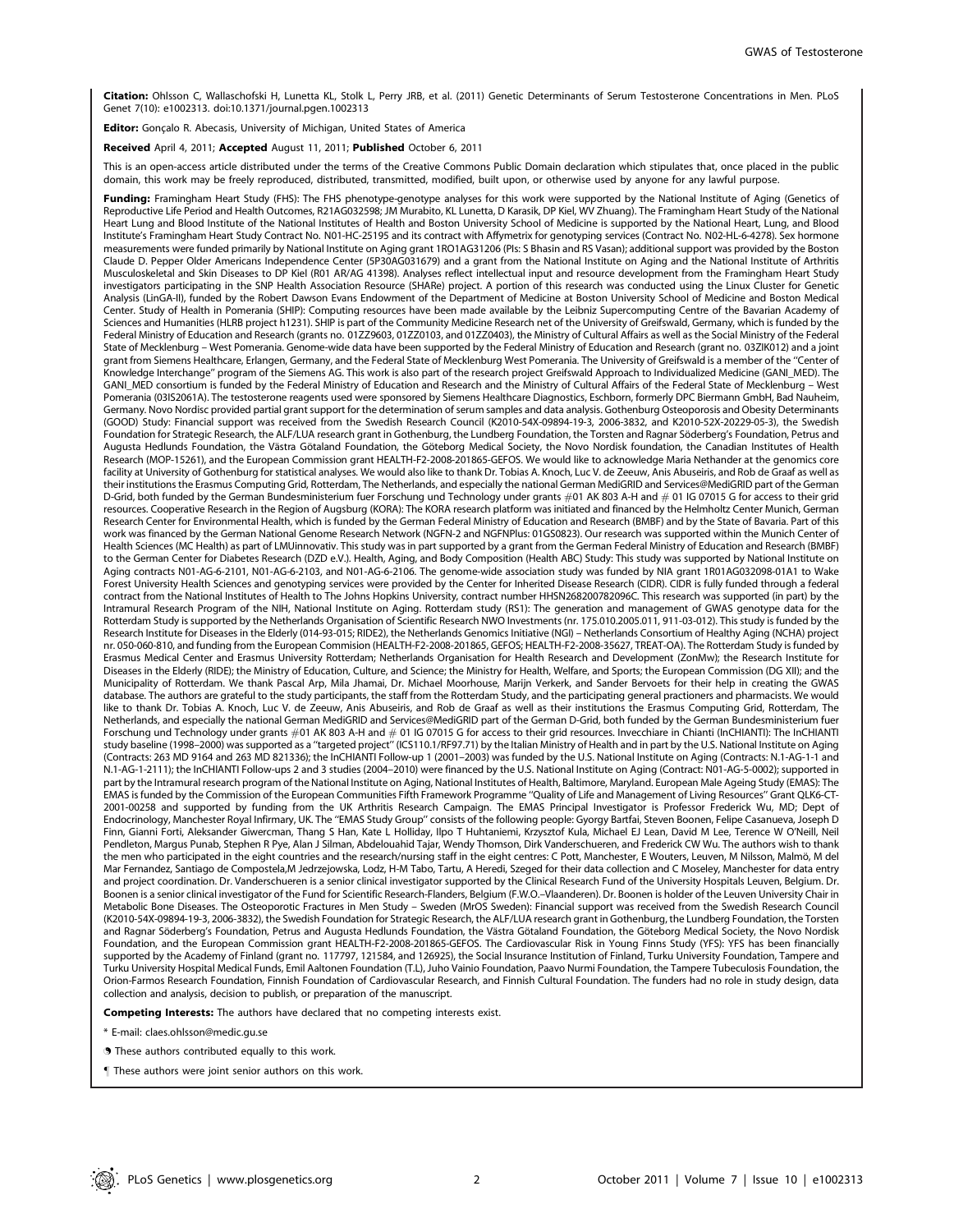#### Author Summary

Testosterone is the most important testicular androgen in men. Low serum testosterone concentrations are associated with cardiovascular morbidity, metabolic syndrome, type 2 diabetes mellitus, atherosclerosis, osteoporosis, sarcopenia, and increased mortality risk. Thus, there is growing evidence that serum testosterone is a valuable biomarker of men's overall health status. Studies in male twins indicate that there is a strong heritability of serum testosterone. Here we perform a large-scale genome-wide association study to examine the effects of common genetic variants on serum testosterone concentrations. By examining 14,429 men, we show that genetic variants in the sex hormone-binding globulin (SHBG) locus and on the X chromosome are associated with a substantial variation in serum testosterone concentrations and increased risk of low testosterone. The reported associations may now be used in order to better understand the functional background of recently identified disease associations related to low testosterone. Importantly, we identified the first known genetic variant, which affects SHBG's affinity for binding testosterone and the free testosterone fraction and could therefore influence the calculation of free testosterone. This finding suggests that individualbased SHBG-testosterone affinity constants are required depending on the genotype of this single-nucleotide polymorphism.

#### Introduction

Testosterone, the most important testicular androgen in men, is largely bound to two plasma proteins. Most of the circulating testosterone  $(\sim 50-60\%)$  is bound with high affinity to sex hormone-binding globulin (SHBG), while a smaller fraction (40– 50%) is bound loosely to albumin, and 1–3% is unbound and termed free testosterone [1]. In prospective cohort studies, low serum testosterone concentrations are associated with cardiovascular morbidity, metabolic syndrome [2,3], dyslipidemia [4], hypertension [5], type 2 diabetes mellitus [6], stroke [7], atherosclerosis [8–10], osteoporosis, sarcopenia, and increased mortality risk [11–13]. Thus, there is growing evidence that serum testosterone is a valuable biomarker of men's overall health status. Since age, body mass index (BMI), and smoking are known to affect serum testosterone concentrations [14], we used these parameters as common set of covariates in all association models. Studies in male twins indicate that there is a strong heritability of serum testosterone, with genetic factors accounting for 65% of the variation in serum testosterone [15]. However, the genetic determinants of serum testosterone and the genetic risk factors for low concentrations are poorly understood. Given the current gap in knowledge of the genetic factors that contribute to the interindividual variability in serum testosterone concentration in men we conducted a meta-analysis of genome-wide association studies (GWAS). This two-stage meta-analysis included data from 14,429 Caucasian men from 10 independent cohorts within the Cohorts for Heart and Aging Research in Genomic Epidemiology (CHARGE) consortium. In stage one, the discovery stage, genome-wide association data from seven cohorts were metaanalyzed  $(n = 8,938)$  and all genome-wide significant findings that fulfilled the criteria described in the methods section were followed up in the three replication cohorts: one in silico replication cohort  $(n = 871)$  and two replication cohorts with *de novo* genotyping  $(n = 4,620)$ . All association analyses of the discovery stage were

conducted both with and without additional adjustment for serum SHBG concentrations. Our primary aim was to identify genetic variants reproducibly associated with serum testosterone concentrations in men, evaluated as a continuous trait. We also assessed whether the lead single-nucleotide polymorphisms (SNPs) from the continuous trait analyses had a significant influence on the risk of having low serum testosterone, defined as  $\leq 300$  ng/dl [16]. This level is slightly lower than that suggested recently by Wu et al.  $[11 \text{ nmol/l} = 317 \text{ ng/dl}]$  as one of the clinical criteria for late onset hypogonadism [17].

#### Results

# Meta-analyses of genome-wide association studies for autosomal SNPs

We performed a GWAS of serum testosterone concentrations, investigating  $\sim$  2.5 million SNPs in 8,938 men of Caucasian ancestry, 18 to 98 years, from seven cohorts. Genome-wide significant SNPs were found in the discovery analysis at one locus on chromosome 17 (17p13-p12) using the criteria described in the methods. The strongest association was found for rs12150660  $(p=1.9\times10^{-17})$ , located 11.5 kb upstream of the major transcription start site of sex hormone-binding globulin (SHBG), with a minor allele frequency (MAF) of 23% (Table 1 [SNPs rs12150660 and rs6258], Figure 1A and Figures S1A, S2 and S3). Tests for independently associated SNPs with serum testosterone in this region revealed a second SNP, rs6258 (p =  $4.1 \times 10^{-14}$ ), which represents a missense  $(P\rightarrow L)$  polymorphism located in exon 4 of SHBG (Table 1 [SNPs rs12150660 and rs6258], Figure 1B) and which had a MAF of 2%. Based on HapMap release 22 (CEU), the  $r^2$  between rs12150660 and rs6258 was 0.004. To validate the independence of these two SNPs, conditional meta-analysis of the discovery cohorts including both rs12150660 and rs6258 in an additive genetic linear model adjusted for covariates was calculated. Because the associations remained significant and mostly unchanged (rs12150660, p =  $7.0 \times 10^{-14}$ ; rs6258, p =  $1.6 \times 10^{-13}$ ), both SNPs were independently associated with serum testosterone concentrations. No additional autosomal locus fulfilled the criteria for genome-wide significance.

#### Replication of autosomal hits

The associations of rs12150660 and rs6258 were confirmed in the three replication cohorts (in silico replication in YFS and de novo replication in MrOS Sweden and EMAS), demonstrating a combined p-value in the discovery and the replication cohorts of  $1.2\times10^{-41}$  and  $2.3\times10^{-22}$ , respectively (Table 1 [SNPs rs12150660 and rs6258]). Both SNPs showed considerable heterogeneity of results across the studies as measured by the  $I^2$ statistic [18]. The  $I^2$  values for the discovery meta-analysis using the untransformed total testosterone values were 76.7% and 81.6% for rs12150660 and rs6258, respectively. The heterogeneity was reduced to 39.3% and 75.5% for rs12150660 and rs6258, respectively, by meta-analysing the z-score based untransformed total testosterone values and to 30.9% and 78.0%, respectively, by meta-analysing the inverse-normal transformed testosterone values. For rs12150660, a substantial amount of heterogeneity could be explained by phenotypic variation among the cohorts, whereas for rs6258 one cohort (InCHIANTI) showed consistent opposite effect directions in all models used. To take into account this heterogeneity, we additionally calculated a random effects model for untransformed total testosterone values. The association for rs12150660 remained genome-wide significant in the combined discovery and replication stage meta-analysis, the association for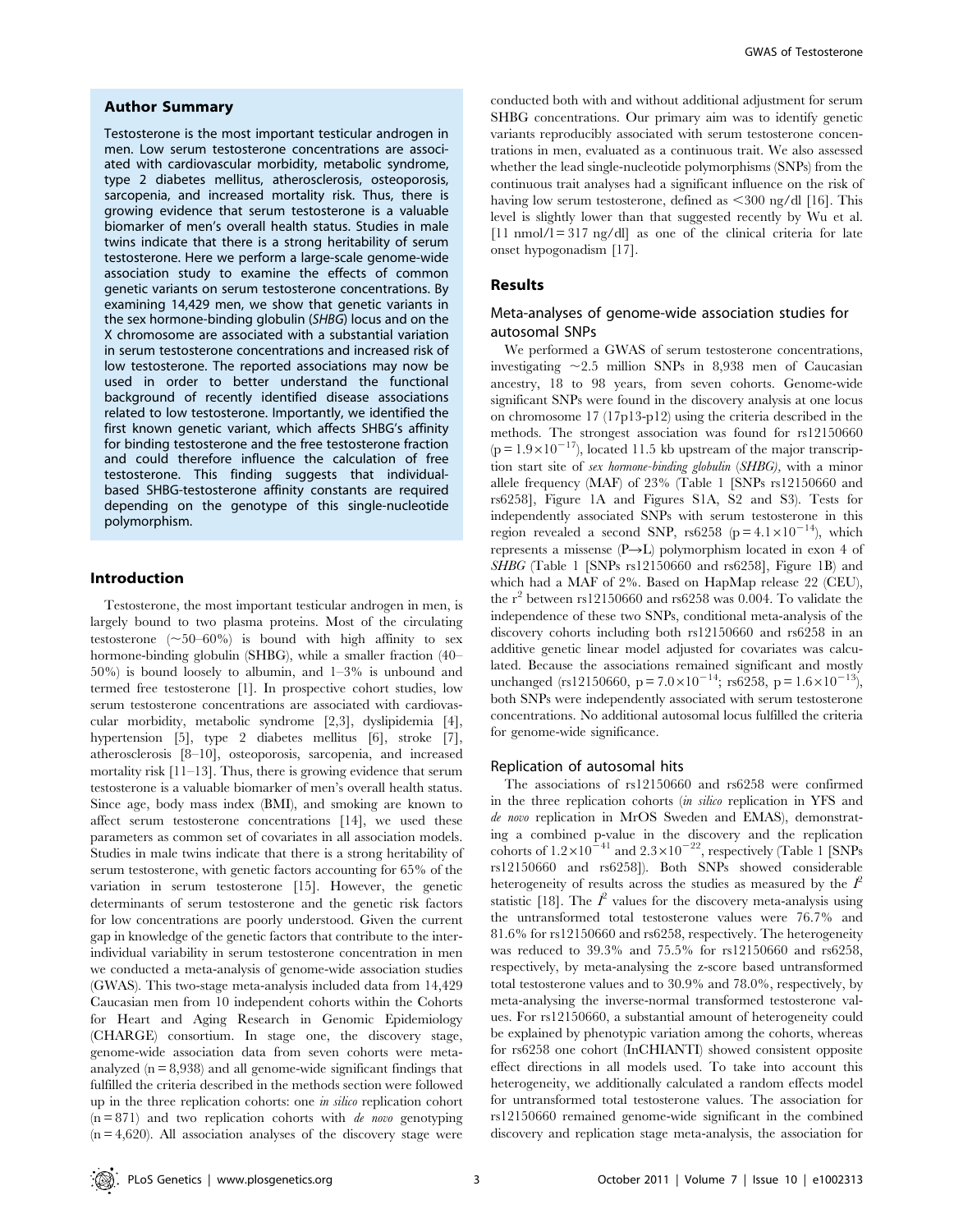Table 1. Meta-analyses of discovery and replication cohorts.

|                                                                                                    | <b>Discovery</b> |       |         |     |           | <b>Replication</b> |          |      |           | <b>Combined</b> |         |     |             |       |
|----------------------------------------------------------------------------------------------------|------------------|-------|---------|-----|-----------|--------------------|----------|------|-----------|-----------------|---------|-----|-------------|-------|
|                                                                                                    | A1/A2            | FREQ* | beta    | se  | р         | n                  | beta     | se   | р         | n               | beta    | se  | р           | n     |
| Testosterone (ng/dl)                                                                               |                  |       |         |     |           |                    |          |      |           |                 |         |     |             |       |
| rs12150660                                                                                         | T/G              | 0.23  | 26.4    | 3.1 | 1.9E-17   | 8938               | 38.8     | 3.6  | 2.3E-27   | 5429            | 31.8    | 2.3 | $1.2E - 41$ | 14367 |
| rs6258                                                                                             | T/C              | 0.02  | $-74.7$ | 9.9 | $4.1E-14$ | 8938               | $-102.9$ | 16.3 | 2.9E-10   | 5483            | $-82.3$ | 8.5 | $2.3E-22$   | 14421 |
| SHBG (nmol/l)                                                                                      |                  |       |         |     |           |                    |          |      |           |                 |         |     |             |       |
| rs12150660                                                                                         | T/G              | 0.23  | 3.6     | 0.3 | 3.0E-42   | 8366 4.4           |          | 0.4  | 8.5E-36   | 5682            | 3.9     | 0.2 | $2.1E - 75$ | 14048 |
| rs6258                                                                                             | T/C              | 0.02  | $-6.6$  | 0.8 | $1.2E-15$ | 8366               | $-9.5$   | 1.3  | $6.7E-14$ | 5733            | $-7.4$  | 0.7 | 3.5E-27     | 14099 |
| Testosterone (SHBG-adjusted)                                                                       |                  |       |         |     |           |                    |          |      |           |                 |         |     |             |       |
| rs12150660                                                                                         | T/G              | 0.23  | 11.1    | 3.0 | 2.5E-04   | 8366               | 11.6     | 3.0  | 9.9E-05   | 5414            | 11.3    | 2.1 | 9.0E-08     | 13780 |
| rs6258                                                                                             | T/C              | 0.02  | $-41.8$ | 9.4 | 8.2E-06   | 8366               | $-33.2$  | 13.8 | 1.6E-02   | 5467            | $-39.1$ | 7.7 | 4.5E-07     | 13833 |
| Calculated Free Testosterone (ng/dl)                                                               |                  |       |         |     |           |                    |          |      |           |                 |         |     |             |       |
| rs12150660                                                                                         | T/G              | 0.23  | $-0.1$  | 0.1 | 9.6E-02   | 8366 0.1           |          | 0.1  | 1.6E-02   | 5414            | 0.0     | 0.0 | 3.9E-01     | 13780 |
| rs6258                                                                                             | T/C              | 0.02  | $-0.2$  | 0.2 | 3.2E-01   | 8366               | $-0.5$   | 0.3  | 9.0E-02   | 5467            | $-0.3$  | 0.2 | 6.5E-02     | 13833 |
| SNP rs5934505 (on chromosome X near FAM9B) identified in GWAS for SHBG-adjusted total testosterone |                  |       |         |     |           |                    |          |      |           |                 |         |     |             |       |

Discovery Replication Combined A1/A2 FREQ\* beta se p n beta se p n beta se p n Testosterone (ng/dl) C/T 0.26 14.1 3.2 1.1E-05 5067 27.2 6.0 5.4E-06 3816 17.0 2.8 1.7E-09 8883 SHBG (nmol/l) C/T 0.26 20.2 0.3 5.9E-01 4607 0.5 0.7 4.7E-01 4072 20.1 0.3 8.5E-01 8679 Testosterone (SHBG-adjusted) C/T 0.26 18.1 3.1 8.5E-09 4599 27.7 4.7 4.4E-09 3801 21.0 2.6 5.6E-16 8400 Calculated Free Testosterone (ng/dl) C/T 0.26 0.4 0.1 4.0E-07 4607 0.6 0.1 8.7E-10 3801 0.5 0.1 6.7E-15 8408

Effects size is given per minor allele. All seven discovery cohorts (n = 8,938) were included in the GWAS of chromosomes 1–22 while only the two largest cohorts (FHS and SHIP. n = 5,067) had GWAS data available for the X chromosome. A1 = allele 1. A2 = allele 2. FREQ\* = Frequency of allele 1. In the KORA cohort, testosterone was measured using plasma but the analyses after excluding KORA yielded similar results. Calculated free testosterone was calculated for all subjects with both testosterone and SHBG available by using a modified law of mass action equation. The concentrations of testosterone and SHBG and a fixed value for SHBG's dissociation constant were used in these calculations.

doi:10.1371/journal.pgen.1002313.t001

rs6258 reached genome-wide significance after excluding the InCHIANTI cohort (Table S3).

## The genetic influence on low serum testosterone concentrations

In Table 2, the serum testosterone concentrations according to genotype are given for the three replication cohorts. As expected, mean serum testosterone concentrations were found to be lower in men with GG than in those with TT genotype for rs12150660. Similarly, men with the CT genotype for rs6258 had lower serum testosterone concentrations than those with CC genotype. The TT genotype of rs6258 was extremely rare and only found in two subjects in the replication cohorts. The two autosomal SNPs identified by GWAS had a significant influence on the risk of having low serum testosterone (serum testosterone  $\langle 300 \text{ ng/dl} \rangle$  in both the discovery and the replication cohorts with a combined odds ratio (OR) per minor allele of 0.72 (95% CI,  $0.65 - 0.79$ ) and 2.7 (95% CI, 2.1 – 3.5) for rs12150660 and rs6258, respectively (Figure 2A). We analyzed the combined effect of the two SNPs on the risk of having low serum testosterone concentrations according to the number of combined risk alleles for rs12150660 (G) and rs6258 (T) in the three replication cohorts (MrOS Sweden, EMAS, and YFS). The risk of having low serum testosterone concentrations increased by the number of risk alleles with an OR of 1.62 (95% CI,  $1.41 - 1.86$ ) for each risk allele (Figure S4). Low serum testosterone concentrations were 6.5-times more prevalent in men with  $\geq$ 3 risk alleles (30.1% prevalence of low serum testosterone) compared to men without any risk allele (4.6% prevalence of low serum testosterone; Figure 2B).

#### The role of SHBG in the observed associations

As SNP rs12150660 is located 11.5 kb upstream of SHBG and SNP rs6258 is non-synonymous and located in exon 4 of SHBG, we evaluated the influence of these polymorphisms on SHBG concentrations. Both of these polymorphisms demonstrated a significant association with SHBG concentrations in both the discovery and replication cohorts (Table 1 [SNPs rs12150660 and rs6258]). However, even after adjusting for SHBG concentrations, the associations between these two SNPs and serum testosterone concentrations were still significant ( $p = 9.0 \times 10^{-8}$  for rs12150660 and  $p = 4.5 \times 10^{-7}$  for rs6258). Free testosterone calculated using law-of-mass-action equation was not associated with either of the two polymorphisms (Table 1 [SNPs rs12150660 and rs6258]). As serum testosterone and SHBG are highly correlated (e.g., in MrOS Sweden  $r_s = 0.53$ ), variations in SHBG concentration might have influenced the observed associations of serum testosterone with other non-SHBG-related loci. Therefore, we performed an additional SHBG-adjusted genome-wide meta-analysis among the discovery cohorts, wherein none of the non-SHBG-related autosomal SNPs reached genome-wide significance (Figure S1B).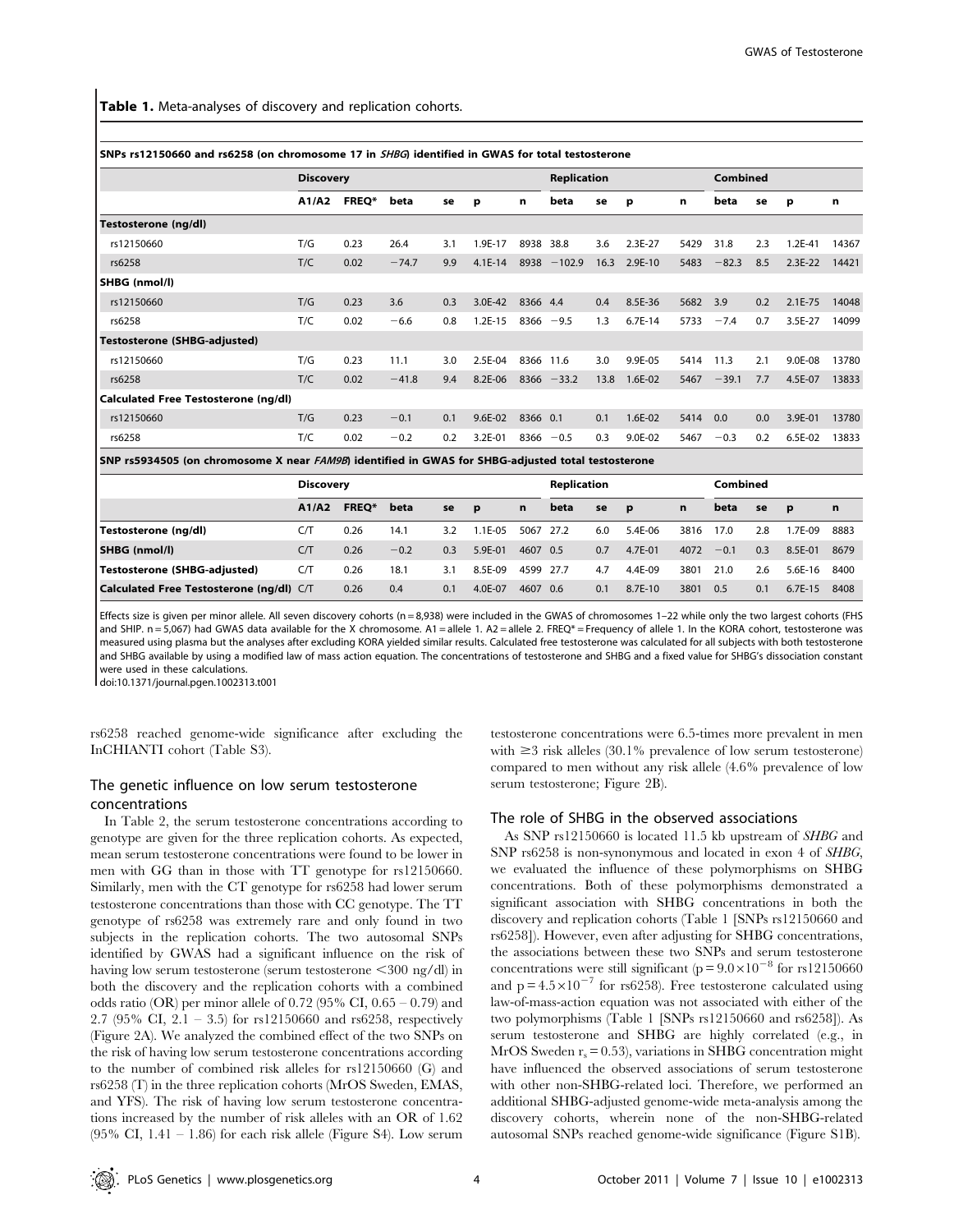

Chromosome 17 position (hg18) (kb)

Figure 1. Regional association plots for single-nucleotide polymorphisms rs12150660, rs6258, and rs5934505. Regional association plot of the two independent signals on chromosome 17 with either (A) rs12150660 or (B) rs6258 indicated by red diamond to evaluate linkage with other single-nucleotide polymorphisms in the region. In addition, the association plot of the (C) rs5934505 signal on chromosome X is given. The  $r<sup>2</sup>$  is based on the CEU HapMap II samples. The blue line and right hand Y axis represent CEU HapMap II based recombination rates. (A) and (B) show the top SNPs of the inverse-variance weighted discovery stage meta-analysis of untransformed serum testosterone and (C) show the top SNP of the SHBG-adjusted serum testosterone using an imputation quality filter (observed/expected variance ratio) >0.4 at the individual cohort level during meta-analysis. doi:10.1371/journal.pgen.1002313.g001

# The rs6258 polymorphism affects SHBG binding affinity for testosterone and the measured free testosterone fraction

As rs6258 is non-synonymous (P156L) and located in exon 4 of SHBG, we evaluated the serum SHBG steroid-binding capacity of the different rs6258 genotypes. As shown in Figure S5, serum SHBG from CT but not CC subjects had a lower steroid-binding capacity than expected from values obtained by an SHBG immunoassay  $(p = 0.003)$ . Therefore, we analyzed the SHBG affinity for testosterone using Scatchard plots of SHBG in serum of men with the rs6258 genotype (Figure 3A), and revealed (Figure 3B) a higher mean dissociation constant (Kd) indicative of a lower affinity in CT ( $Kd = 4.5$  nM) and TT ( $Kd = 4.9$  nM) individuals than in CC individuals (Kd = 2.8 nM). Recombinant SHBG corresponding to the T genotype demonstrated a higher dissociation constant (lower affinity) compared with recombinant SHBG corresponding to the C genotype (T genotype Kd 2.5 nM; C genotype Kd 1.2 nM, Figure 3C). In addition, the free testosterone fraction measured by an equilibrium dialysis method was 22% higher ( $p = 1.4 \times 10^{-5}$ ) in serum from CT subjects than in serum from CC subjects (Figure 3D).

#### X chromosome analyses

Imputed values for X chromosome-located SNPs were available for the two larger discovery cohorts (SHIP and FHS;  $n = 5,067$ ).

We performed meta-analyses of imputed X chromosome SNPs for serum testosterone concentrations both with and without SHBG adjustment, revealing one genome-wide significant association for SNP rs5934505 ( $\bar{p} = 8.5 \times 10^{-9}$ ) in the SHBG-adjusted model (Table 1 [SNP rs5934505] and Figures S1B and S3). This SNP was confirmed in the two replication cohorts with de novo genotyping (MrOS Sweden p =  $3.6 \times 10^{-3}$ ; EMAS p =  $1.5 \times 10^{-7}$ ). Meta-analysis of discovery and replication cohorts resulted in a combined p-value of  $5.6\times10^{-16}$ . The rs5934505 SNP is located in a CNV-insertion area (Xp22), 145 kb upstream of the family with sequence similarity 9, member A (FAM9A) and 79 kb downstream of the family with sequence similarity 9, member B (FAM9B) (Figure 1C). In addition, rs5934505 is located 214 kb upstream of Kallmann syndrome 1 sequence (KAL1). SNP rs5934505 was associated with serum testosterone without SHBG-adjustment (combined p-value of  $1.7\times10^{-9}$ ) and with free testosterone (combined p-value of  $6.7\times10^{-15}$ ), but not with SHBG (Table 1 [SNP rs5934505]). The mean serum testosterone and calculated free testosterone but not SHBG concentrations were lower in men with T genotype than in those with C genotype for rs5934505 (Table 2).

#### **Discussion**

This GWAS revealed novel genetic variants that significantly affect circulating testosterone concentrations in men. The presence of three or more risk alleles for the two polymorphisms in the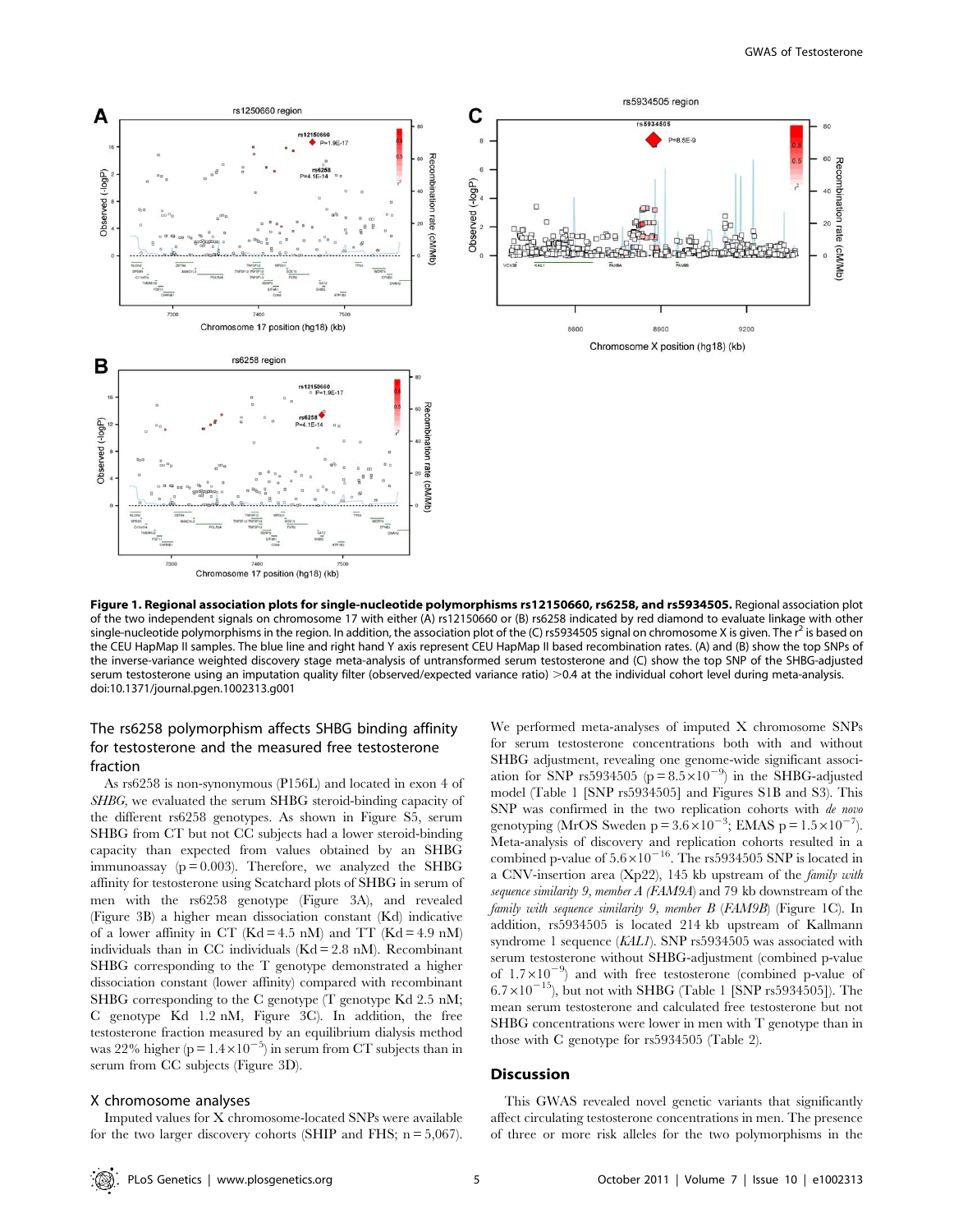Table 2. Serum sex steroids in the three replication cohorts according to rs12150660, rs6258, and rs5934505 genotype.

|                                                | SNPs identified in GWAS for total testosterone |                  |                  |            |                  |                  |                  |           |                 | <b>SNP identified in GWAS for</b><br><b>SHBG-adjusted testosterone</b> |         |  |  |
|------------------------------------------------|------------------------------------------------|------------------|------------------|------------|------------------|------------------|------------------|-----------|-----------------|------------------------------------------------------------------------|---------|--|--|
|                                                | rs12150660                                     |                  |                  |            | rs6258           |                  | rs5934505        |           |                 |                                                                        |         |  |  |
|                                                | GG                                             | <b>GT</b>        | <b>TT</b>        | p-value CC |                  | <b>CT</b>        | <b>TT</b>        | p-value C |                 | т                                                                      | p-value |  |  |
| <b>EMAS</b>                                    | $(n = 1310)$                                   | $(n = 833)$      | $(n = 152)$      |            | $(n = 2261)$     | $(n = 34)$       |                  |           | $(n = 410)$     | $(n = 1120)$                                                           |         |  |  |
| Testosterone (ng/dl)                           | $454 + 161$                                    | $490 \pm 172$    | $544 \pm 181$    | < 0.001    | $474 \pm 169$    | $358 \pm 104$    |                  | < 0.001   | $495 \pm 178$   | $473 \pm 168$                                                          | 0.02    |  |  |
| <b>Calculated Free</b><br>Testosterone (ng/dl) | $8.47 \pm 2.53$                                | $8.53 \pm 2.53$  | $8.84 \pm 2.85$  | 0.15       | $8.52 \pm 2.56$  | $8.14 \pm 2.14$  |                  | 0.39      | $9.00 \pm 2.65$ | $8.45 \pm 2.49$                                                        | < 0.001 |  |  |
| SHBG (nM)                                      | $39.6 \pm 17.1$                                | $45.2 \pm 20.4$  | $51.6 \pm 20.8$  | < 0.001    | $42.6 \pm 19.0$  | $26.8 \pm 10.6$  |                  | < 0.001   | $42.4 \pm 20.5$ | $42.8 \pm 18.9$                                                        | 0.69    |  |  |
| <b>MrOS Sweden</b>                             | $(n = 1317)$                                   | $(n = 844)$      | $(n = 123)$      |            | $(n = 2245)$     | $(n = 31)$       |                  |           | $(n = 530)$     | $(n = 1765)$                                                           |         |  |  |
| Testosterone (ng/dl)                           | $435 + 170$                                    | $475 + 177$      | $526 \pm 171$    | < 0.001    | $456 + 174$      | $331 \pm 125$    |                  | < 0.001   | $473 \pm 177$   | $448 + 173$                                                            | 0.005   |  |  |
| <b>Calculated Free</b><br>Testosterone (ng/dl) | $7.98 \pm 3.07$                                | $8.30 \pm 3.16$  | $8.75 \pm 2.99$  | 0.005      | $8.16 \pm 3.08$  | $7.59 \pm 2.72$  |                  | 0.31      | $8.54 \pm 3.27$ | $8.03 \pm 3.03$                                                        | 0.001   |  |  |
| SHBG (nM)                                      | $41.0 \pm 21.6$                                | $45.8 \pm 22.4$  | $49.8 \pm 23.0$  | < 0.001    | $43.5 \pm 22.0$  | $24.3 \pm 12.3$  |                  | < 0.001   | $43.7 \pm 24.1$ | $43.1 \pm 21.5$                                                        | 0.51    |  |  |
| <b>YFS</b>                                     | $(n = 522)$                                    | $(n = 329)$      | $(n = 51)$       |            | $(n = 852)$      | $(n = 48)$       | $(n = 2)$        |           |                 |                                                                        |         |  |  |
| Testosterone (ng/dl)                           | $525 \pm 182$                                  | $549 + 246$      | $561 \pm 158$    | 0.063      | $540 \pm 209$    | $471 \pm 157$    | $441 \pm 75$     | 0.065     | <b>NA</b>       |                                                                        |         |  |  |
| <b>Calculated Free</b><br>Testosterone (ng/dl) | $11.89 \pm 5.30$                               | $12.30 \pm 8.92$ | $11.57 \pm 2.46$ | 0.71       | $12.04 \pm 6.90$ | $11.80 \pm 3.42$ | $11.55 \pm 1.23$ | 0.80      | <b>NA</b>       |                                                                        |         |  |  |
| SHBG (nM)                                      | $30.0 \pm 11.7$                                | $31.3 \pm 11.9$  | $35.2 \pm 13.1$  | 0.007      | $31.2 \pm 12.0$  | $23.0 + 8.1$     | $20.5 \pm 4.0$   | < 0.001   | <b>NA</b>       |                                                                        |         |  |  |

NA = not available. Free testosterone was calculated for all subjects with both testosterone and SHBG available by using a modified law of mass action equation. The concentrations of testosterone and SHBG and a fixed value for SHBG's dissociation constant were used in these calculations. doi:10.1371/journal.pgen.1002313.t002

SHBG loci resulted in markedly decreased testosterone concentrations compared to men with two or less risk alleles. Importantly, one of the identified genetic variations was associated with an alteration in SHBG's binding affinity for testosterone and the measured free testosterone fraction. In addition, we identified a locus on the X chromosome influencing serum testosterone concentrations. The genetic contribution of the polymorphisms to testosterone concentrations reported here is substantial; as a reference for comparison, the effect of these polymorphisms on testosterone concentrations in men is similar or greater than that for known risk factors such as age, smoking, and BMI [19,20].

These findings improve our understanding of the genetic factors that affect serum testosterone concentrations and contribute to the variation in testosterone concentrations in men. These polymorphisms may assist in the identification of men at risk of low serum testosterone, although the clinical usefulness of these findings remains to be established. As rs12150660 and rs6258 were strongly associated with SHBG concentrations, both SNPs may at least partly affect total testosterone concentrations by modulating SHBG concentrations. Our findings that rs6258 substantially affects SHBG binding affinity and the measured free testosterone fraction raise questions about the use of a single consensus value for SHBG's dissociation constant in the law of mass action equations used to calculate free testosterone concentrations. As emphasized by the Endocrine Society's expert panel on androgen deficiency syndromes, low testosterone concentrations alone should not necessarily be viewed as evidence of androgen deficiency [16]. Whether rs593405 near the FAM9B and KAL1 genes on Xp22 renders men susceptible to the increased risk of androgen deficiency remains to be determined. Further studies are required to determine the impact of these genetic variations on sex steroid-related disorders, including osteoporosis, cardiovascular diseases, prostate cancer, and male infertility [21].

Our studies add to the evidence that genetic variations within the SHBG gene may explain some of the inter-individual

differences in SHBG concentrations. Our finding that SNP rs6258 results in the production of an SHBG variant with reduced affinity for testosterone provides an explanation for the association between rs6258 and low serum testosterone concentrations. This is the first described genetic variant associated with altered SHBG binding for testosterone. As rs6258 is non-synonymous (P156L), located in exon 4 of SHBG and associated with altered SHBG binding for testosterone and free testosterone fraction, rs6258 is likely a functional polymorphism with impact on testosterone binding to SHBG as well as testosterone bioavailability and action at target tissue level.

The SNP rs12150660 that is strongly associated with testosterone concentrations is located 11.5 kb upstream of the coding sequence for SHBG mRNA production in the liver. However, it still resides within the human SHBG locus because several other alternative exon 1 sequences are located up to  $\sim$  13 kb upstream of the exon 1 sequence that encodes the secretion signal polypeptide of the SHBG precursor in the liver [22]. There are no obvious nuclear protein binding sites within the sequences spanning SNP rs12150660, and it remains to be determined whether this SNP disrupts a cis-element that directly influences SHBG transcription. We have found that rs12150660 is in strong LD  $(r^2 = 0.89)$  with another common SNP (rs1799941) in the SHBG proximal promoter that was shown to be associated with serum SHBG concentrations [23–25]. Thus, it is highly likely that only one of these polymorphisms is actually functional and therefore both SNPs represent the same signal. It should also be noted that rs1799941 is linked to the number of TAAAA repeats within an Alu sequence upstream of SHBG promoter [26] and that the rs1799941 (A allele) is linked with the presence of six TAAAA repeats in this location which has been reported to be associated with higher SHBG concentrations [27]. In addition, while there does not appear to be any putative transcriptional factor binding sites with the sequence comprising rs12150660, it remains to be determined whether rs12150660 or these other associated SNPs in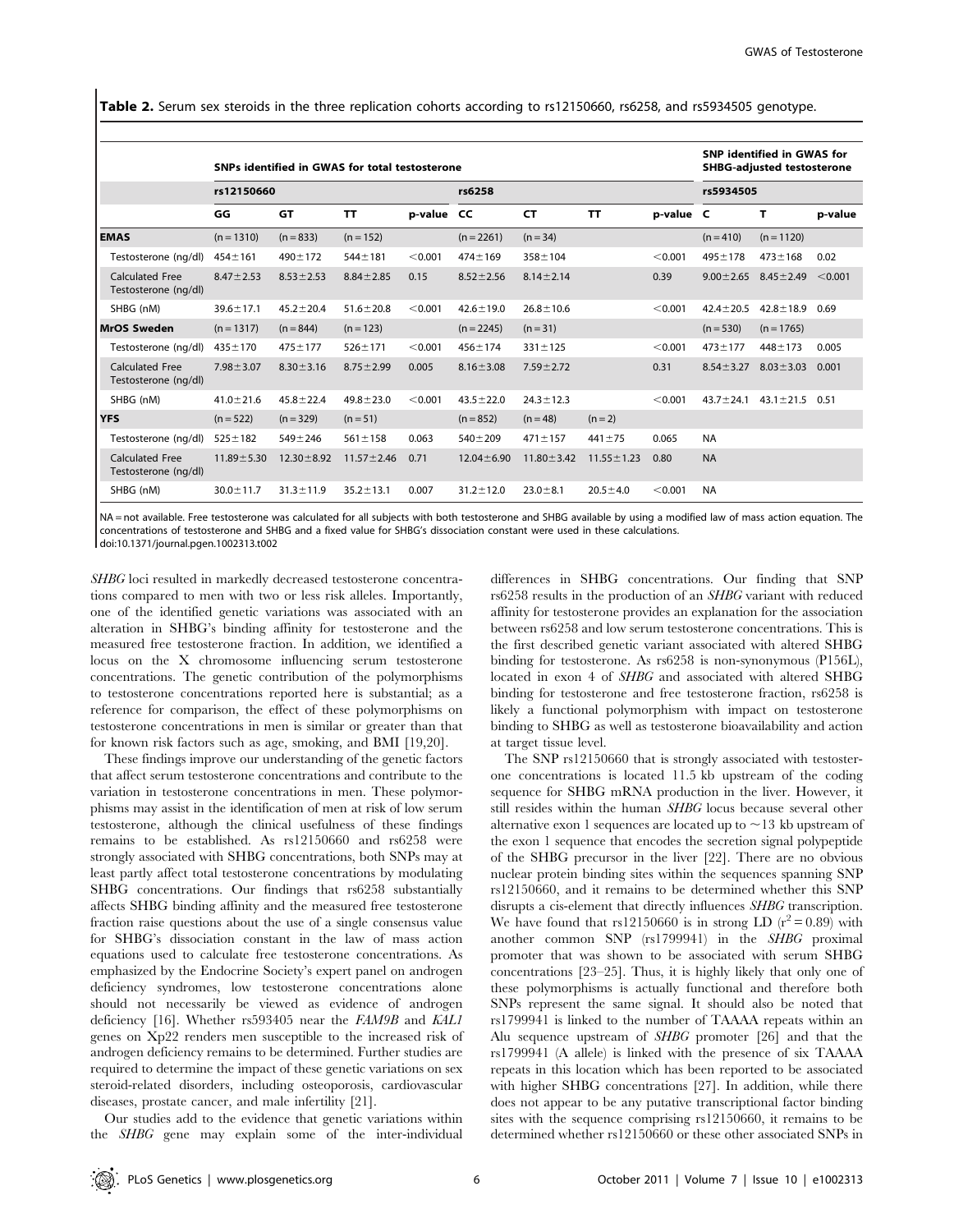

Figure 2. The genetic influence on low serum testosterone concentrations. (A) Odds ratio (OR) for risk of low serum testosterone concentrations (serum testosterone <300 ng/dl), per copy of minor allele. Summary estimates of the OR and their 95% confidence intervals (CI) are given. The size of the data markers is proportional to the weight (inverse of the variance) of each study. Combined discovery (n = 8,030, low serum testosterone 13%; KORA was not included as testosterone was analyzed in plasma rather than in serum, combined replication (n = 5,504, low serum testosterone 13%), and combined discovery and replication (n = 13,534, low serum testosterone 13%). (B) Percentage of men with low serum testosterone concentrations (serum testosterone <300 ng/dl), according to the number of combined risk alleles for rs12150660 (G) and rs6258 (T) in the three replication cohorts (MrOS Sweden, EMAS, and YFS). Only two individuals in the three replication cohorts had four risk alleles and therefore individuals with three and four risk alleles were pooled into one group with  $\geq$ 3 risk alleles. doi:10.1371/journal.pgen.1002313.g002

the SHBG gene are functionally important or simply represent proxies of SHBG and testosterone concentrations in men.

Our meta-analyses of imputed X chromosome SNPs revealed one genome-wide significant association for SNP rs5934505, located in a CNV-insertion area (Xp22), 145 kb upstream of family with sequence similarity 9, member A (FAM9A) and 79 kb downstream of family with sequence similarity 9, member B (FAM9B). Both genes, FAM9A and FAM9B, are expressed exclusively in the testis [28] and described here for the first time to be associated with total as well as free testosterone concentrations. rs5934505 is located 214 kb upstream of Kallmann syndrome 1 sequence (KAL1). Although the Kallmann syndrome, a type of hypogonadotropic hypogonadism associated with anosmia and other congenital anomalies, has been linked to mutations in the KAL1 gene on the X chromosome, only 11–14% of Caucasian patients with hypogonadotropic hypogonadism have detectable KAL1 mutations [29], reflecting the considerable genetic heterogeneity of this syndrome.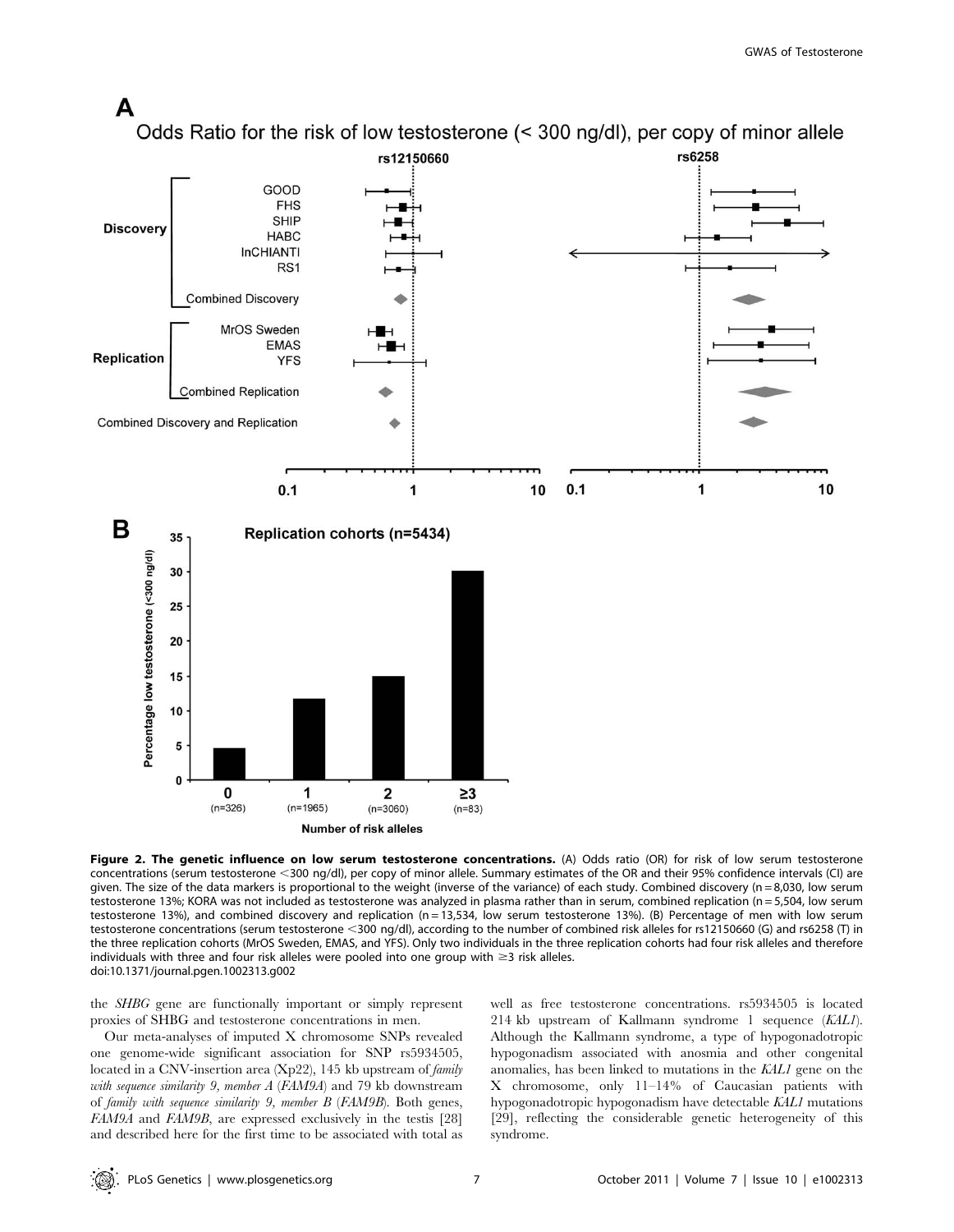

Figure 3. SHBG affinity for testosterone. (A and B) Scatchard plots of SHBG binding affinity for testosterone in serum samples according to rs6258 genotype. (A) Representative Scatchard plots of serum SHBG binding to [<sup>3</sup>H]testosterone. Serum from individuals homozygous for the wildtype SHBG allele (CC dashed line) or the rs6258 SNP (TT, solid line), or heterozygous for these alleles (CT, solid line). (B) Dissociation constant (Kd) of serum SHBG according to rs6258 genotype (CC, n = 4 subjects; CT, n = 4 subjects; TT [rare variant] n = 1 and the variation for the TT subject is derived from three separate analyses). (\*)  $p = 0.001$ . Values are means  $\pm$  SEM. (C) Representative Scatchard plots of recombinant SHBG binding to [<sup>3</sup>H]testosterone. Recombinant wild type (=WT, C genotype; dashed line) or rs6258 (T genotype; solid line) SHBG expressed by CHO cells was diluted 1:10 and subjected to Scatchard analysis, as in panel A. (D) Free testosterone fraction in serum measured by an equilibrium dialysis method according to rs6258 genotype (CC,  $n = 87$  subjects; CT,  $n = 32$  subjects). Values are means  $\pm$  SEM. doi:10.1371/journal.pgen.1002313.g003

The strengths of our study include a discovery sample size of 8,938 men, which allowed us at the threshold  $\alpha = 5 \times 10^{-8}$ , a 90% power to detect SNPs accounting for 0.5% of the total variance in serum testosterone concentrations, and 99% power to detect SNPs accounting for 1% of the total variance. The SNPs rs12150660, rs6258, and rs5934505 explained 2.3%, 0.9%, and 0.6%, respectively, of the variance in serum testosterone concentrations when evaluated in the MrOS Sweden replication cohort. Future meta-analyses including larger samples will probably reveal additional loci associated with serum testosterone. Further research into the functional significance of these variants will be needed to enable the translation of these findings into the mechanisms of sex steroid-related diseases and strategies for risk assessment. As the causal or etiological role of these polymorphisms in the genesis of low testosterone has not been established, the reported polymorphisms associated with low serum testosterone concentration may be viewed currently as risk markers rather than causal risk factors.

In conclusion, genetic variants in the SHBG locus and on the X chromosome are associated with a substantial variation in testosterone concentrations and increased risk of low testosterone in men. Further studies are needed to determine the impact of these genetic variations on sex hormone-related disorders. rs6258 is the first reported SHBG polymorphism, which affects testosterone binding to SHBG and the free testosterone fraction and could therefore influence the calculation of free testosterone using lawof-mass-action equation.

## Methods

### Study samples and genotyping

The discovery stage of the GWAS included 8,938 Caucasian men of European descent drawn from seven epidemiological cohorts: the Framingham Heart Study (FHS), the Study of Health in Pomerania (SHIP), the Gothenburg Osteoporosis and Obesity Determinants (GOOD) study, the Cooperative Health Research in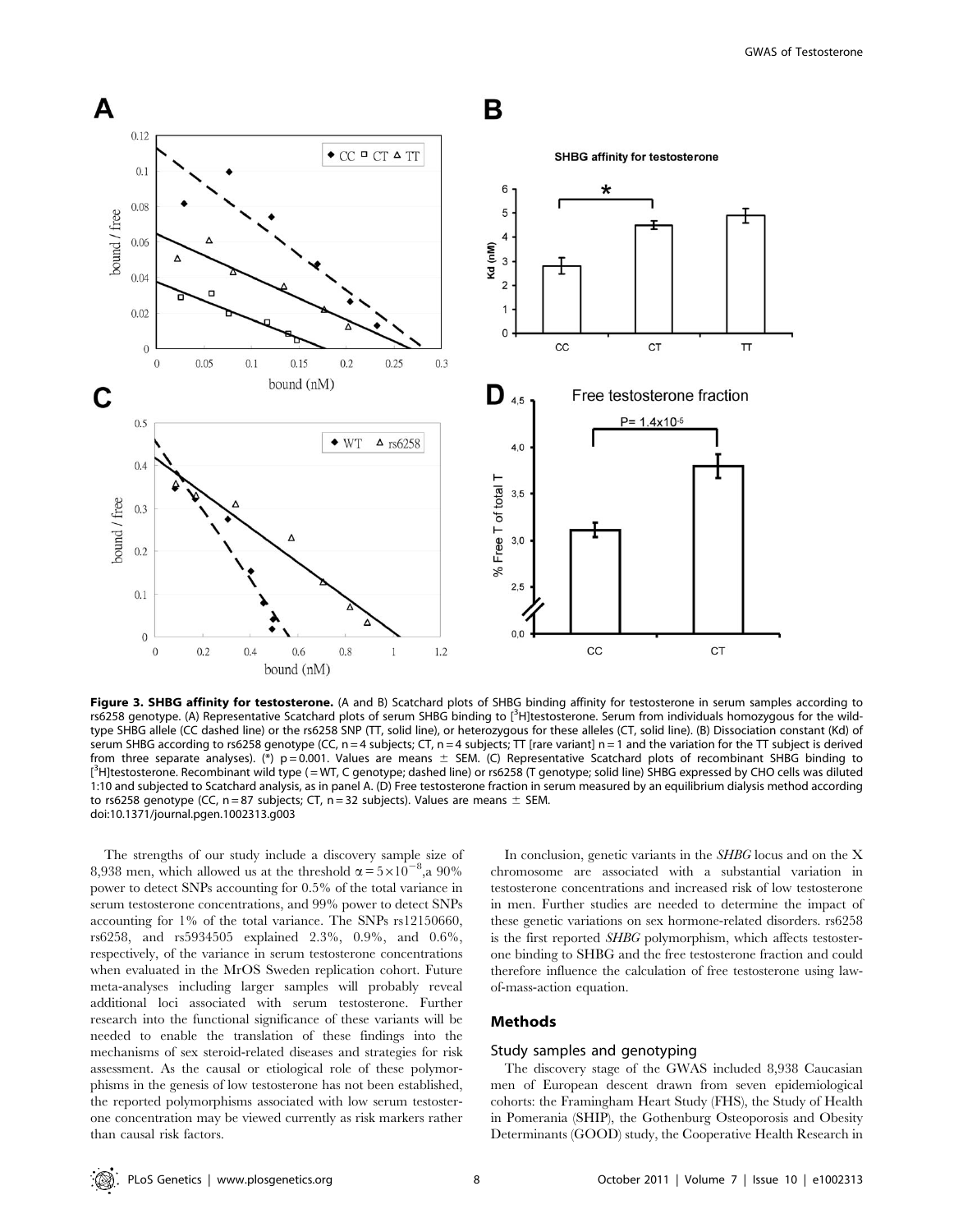the Region of Augsburg (KORA) study, the Health, Aging and Body Composition (HEALTH ABC) study, the Rotterdam Study (RS1), and the Invecchiare in Chianti (InCHIANTI) (Table S1). The replication stage consisted of 4,620 men from two epidemiological cohorts (the European Male Ageing Study [EMAS] and the Osteoporotic Fractures in Men [MrOS] Sweden study) for de novo genotyping of the top SNPs and one additional cohort (the Young Finns Study,  $[YFS, n = 871]$ ) with genome-wide association data available and joining the study after stage one was finished for in silico replication (Table S2).

Exclusion criteria included chemical or surgical castration and/ or medications affecting sex hormones such as steroid 5-alpha reductase inhibitors, and sex hormone antagonists. All studies were approved by local ethics committees and all participants provided written informed consent. Characteristics of the study samples and detailed descriptions of the participating cohorts, genotyping methods, quality control, and imputation procedures are provided in Text S1.

#### Genotyping and statistical analyses

Altogether,  $\sim$ 2.5 million SNPs, imputed using the HapMapII CEU population, were tested for association with serum testosterone in the discovery stage. Genome-wide association analyses using an additive genetic linear regression model adjusted for age, BMI, and current smoking were conducted twice within each of the discovery cohorts using serum testosterone expressed as ng/dl, as well as inverse-normal transformed serum testosterone as outcomes.

To examine the robustness of the discovery results and to reduce the risk of spurious associations due to possible testosterone measurement heterogeneity between the individual cohorts, three different types of meta-analyses were performed in the discovery stage: 1) an inverse-variance weighted fixed effect model; 2) a zscore based analysis of the untransformed serum testosterone concentrations; and 3) a z-score based meta-analysis of the inversenormal transformed values. Model 1) was used as main analysis since it allowed the computation of effect estimates, whereas the other two analysis models were used for verification and quality control checks of the main findings. All meta-analyses were performed using METAL (www.sph.umich.edu/csg/abecasis/ metal/). The random effects model of the two SHBG locus SNPs was calculated using the R-package *metafor* (www.r-project.org). Imputed genotypes were analyzed in all cohorts taking the genotype uncertainties into account. Genomic control was applied to each individual cohort's results and to the discovery stage metaanalysis to correct p-values for potential effects of mild population stratification. The estimated genomic control lambda was low for both the individual cohorts (range of  $\lambda_{\text{GC}}$ : 1.00–1.07) and the meta-analyses (range of  $\lambda_{\text{GC}}$ : 1.01–1.02), suggesting little residual confounding due to population stratification (Figure S2).

To reduce the variance on serum testosterone induced by SHBG concentration, the GWAS included a genome-wide test for association of untransformed serum testosterone concentrations adjusted for age, BMI, current smoking, SHBG and  $SHBG<sup>2</sup>$ concentrations, again using both an inverse-variance weighted fixed effect as main analysis and a z-score based meta-analysis for quality control purposes.

A threshold of  $p<5\times10^{-8}$  was established *a priori* as the level for genome-wide significance in the discovery analyses [30]. SNPs that reached genome-wide significance in the inverse-variance weighted meta-analysis of untransformed serum testosterone concentrations with or without adjustment for SHBG and which had association results in at least five of the seven cohorts (for chr X: two cohorts with data available) were selected for further analyses. Notably, all autosomal SNPs that fulfilled these criteria also reached genome-wide significance in the other two types of metaanalyses. From these SNPs, all independent SNPs were taken to the replication stage.

We also assessed whether the lead SNPs from the continuous trait analyses were associated with low serum testosterone concentration (defined as  $\langle 300 \rangle$  ng/dl [16]; this level is slightly lower than that suggested recently by Wu et al [11 nmol/  $l = 317$  ng/dl] [17]) by binary logistic regression including the same covariates in the model used for the main analysis and metaanalyzing the within-cohort results using inverse-variance weighted fixed-effect model. The KORA cohort was not included in the meta-analyses of low serum testosterone as testosterone was measured using plasma in this cohort.

We determined the number of low serum testosterone concentration risk alleles (0 to 4) for the two lead SNPs of the SHBG locus in each individual and assessed the risk of low serum testosterone concentrations in the three replication cohorts (MrOS Sweden, EMAS, and YFS) using a trend test. Since only two subjects in the replication cohorts had four risk alleles, individuals having three and four risk alleles were grouped into one category to obtain more reliable effect estimates during the subsequent analyses. Details of test for independence, SHBG related analysis of the top SNPs and quality control steps performed can be found in Text S1.

#### Sex hormone measurements

Methods for the measurement of serum testosterone and SHBG are given in Text S1. Calculated free testosterone was for all subjects with both testosterone and SHBG available  $(n = 13833)$ ; Table 1 and Table 2) calculated by using a modified law of mass action equation, as described by Mazer [31]. The concentrations of testosterone and SHBG and a fixed value for SHBG's dissociation constant were used in these calculations.

#### Free testosterone fraction

Free testosterone fraction was measured by an equilibrium dialysis method in 87 subjects with the CC genotype and 32 subjects with the CT genotype of rs6258 (Figure 3D) [32]. Detailed description of the free testosterone fraction measurements is provided in Text S1.

#### Sex hormone-binding globulin assays

In experiments evaluating SHBG binding capacity, serum SHBG concentrations were determined by two-site immunofluorometric assay (PerkinElmer Life Sciences, Turku, Finland) [33], or by a steroid-binding capacity assay [34]. For steroidbinding assays, serum samples were pre-incubated with dextrancoated charcoal (DCC) to remove endogenous steroids, prior to incubation with either  $[^{3}H]$ 5 $\alpha$ -dihydrotestosterone  $([^{3}H]$ DHT; specific activity 50 Ci/mmol) or [<sup>3</sup>H]testosterone (specific activity 40 Ci/mmol), bound from free [3H]steroid were separated using DCC as the separation reagent [34]. The steroid-binding properties of SHBG in diluted serum samples or tissue culture medium were determined by Scatchard analysis [34]. For the expression of SHBG protein, wild type (corresponding to the C genotype of rs6258) and rs6258 (corresponding to the T genotype of rs6258) SHBG cDNAs in the pRC/CMV expression vector were transfected into CHO cells, and G418 was used for selection of stably transfected cells. At near confluence, cells were washed with PBS and cultured in serum-free SFM4CHO medium (Thermo Scientific HyClone, Logan, UT) for four days before the SHBG-containing medium was harvested.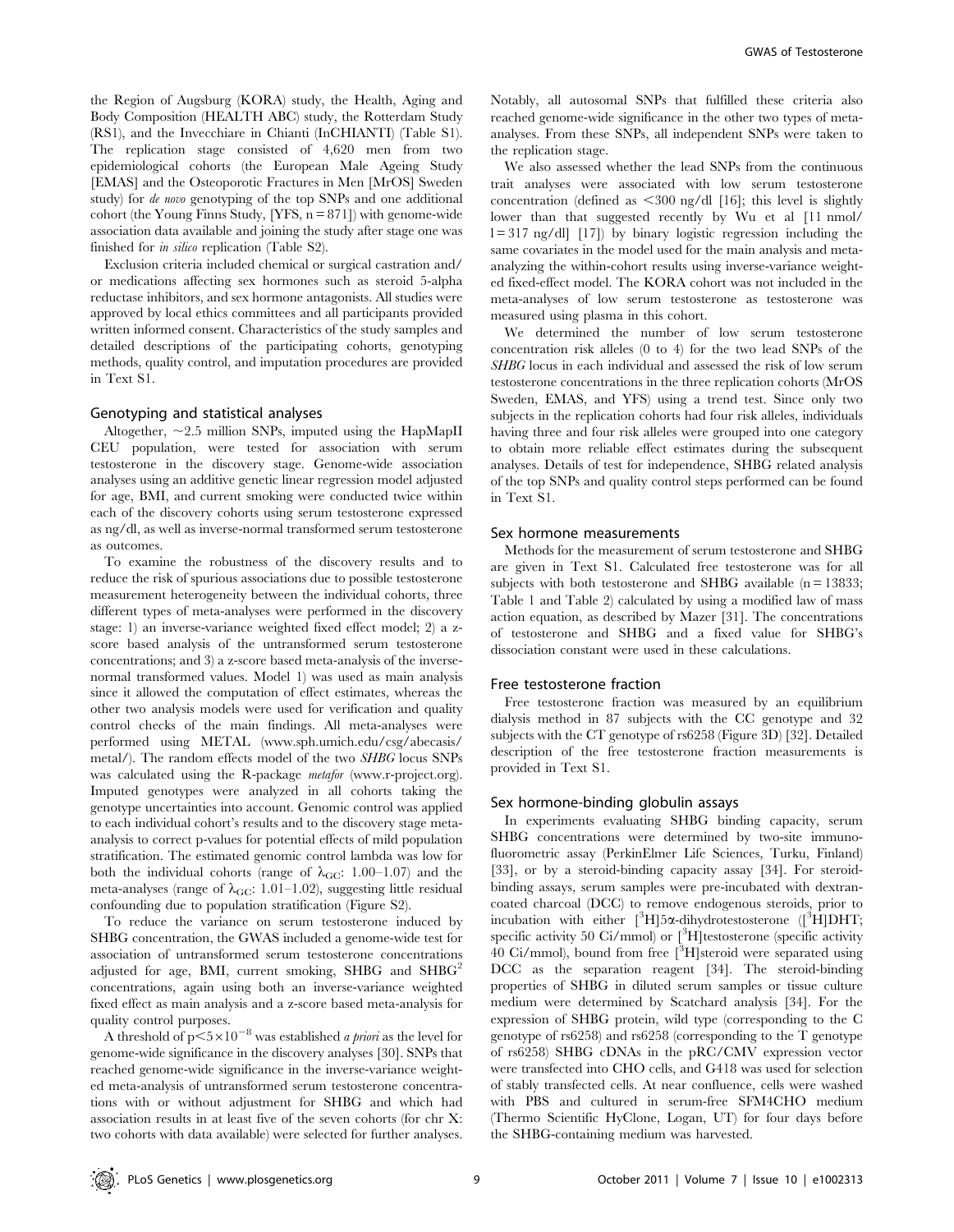### Supporting Information

**Figure S1** Manhattan plots giving genome-wide  $-\log_{10}$  p-value according to chromosomal location for inverse-variance weighted meta-analysis of untransformed serum testosterone (A) and SHBGadjusted serum testosterone (B) using an imputation quality filter (observed/expected variance ratio)  $>0.4$  at the individual cohort level during meta-analysis. All seven discovery cohorts  $(n = 8.938)$ were included in the GWAS of chromosomes 1–22 while only the two largest cohorts (FHS and SHIP,  $n = 5,067$ ) had GWAS data available for the X chromosome.

(PDF)

Figure S2 Quantile-quantile plot of the genome-wide association results of the inverse-variance weighted meta-analysis of untransformed serum testosterone including all SNPs (black) and after removal of the SNPs of the SHBG locus (blue). (PDF)

Figure S3 Associations for (A) rs12150660 and (B) rs6258 with testosterone and for (C) rs5934505 with SHBG-adjusted testosterone. Effects sizes are given per minor allele. Beta estimates and their 95% confidence intervals are given. The size of the data markers is proportional to the weight (inverse of the variance) of each study. (PDF)

Figure S4 Risk of low serum testosterone concentrations (serum testosterone  $\leq 300$  ng/dl), according to the number of combined risk alleles for rs12150660 (G = risk allele) and rs6258 (T = risk allele) in the three replication cohorts (MrOS Sweden, EMAS, and YFS). Bars indicate 95% confidence intervals. Only two individuals in the three replication cohorts had four risk alleles and therefore individuals with three and four risk alleles were pooled into one group with  $\geq$ 3 risk alleles. Two risk allele counts were used as reference, since this is the most prevalent amount among the cohorts.

(PDF)

Figure S5 Subjects heterozygous for the SHBG allele containing an rs6258 SNP have lower serum SHBG steroid-binding capacity (Y-axis) when compared to the concentrations of SHBG measured by immunoassay (X-axis). Serum SHBG concentrations from 10 individuals homozygous for the wild type SHBG allele (CC, dashed regression line  $r^2 = 0.872$  or heterozygous for the rs6258 variant *SHBG* allele (CT, solid regression line  $r^2 = 0.866$ ) were measured

#### References

- 1. Kaufman JM, Vermeulen A (2005) The decline of androgen levels in elderly men and its clinical and therapeutic implications. Endocr Rev 26: 833–876.
- 2. Haring R, Volzke H, Felix SB, Schipf S, Dorr M, et al. (2009) Prediction of metabolic syndrome by low serum testosterone levels in men: results from the study of health in Pomerania. Diabetes 58: 2027–2031.
- 3. Kupelian V, Page ST, Araujo AB, Travison TG, Bremner WJ, et al. (2006) Low sex hormone-binding globulin, total testosterone, and symptomatic androgen deficiency are associated with development of the metabolic syndrome in nonobese men. J Clin Endocrinol Metab 91: 843–850.
- 4. Haring R, Baumeister SE, Völzke H, Dorr M, Felix SB, et al. (2011) Prospective Association of Low Total Testosterone Concentrations with an Adverse Lipid Profile and Increased Incident Dyslipidemia. Eur J Cardiovasc Prev Rehabil 18: 86–96.
- 5. Torkler S, Wallaschofski H, Baumeister SE, Völzke H, Dörr M, et al. (2011) Inverse Association Between Total Testosterone Concentrations, Incident Hypertension, and Blood Pressure. Aging Male 14: 176–182.
- 6. Vikan T, Schirmer H, Njolstad I, Svartberg J (2010) Low testosterone and sex hormone-binding globulin levels and high estradiol levels are independent
- predictors of type 2 diabetes in men. Eur J Endocrinol 162: 747–754. 7. Yeap BB, Hyde Z, Almeida OP, Norman PE, Chubb SA, et al. (2009) Lower testosterone levels predict incident stroke and transient ischemic attack in older men. J Clin Endocrinol Metab 94: 2353–2359.
- 8. Svartberg J, von Muhlen D, Mathiesen E, Joakimsen O, Bonaa KH, et al. (2006) Low testosterone levels are associated with carotid atherosclerosis in men. J Intern Med 259: 576–582.

by a time-resolved immunofluorometric assay[33], and a steroidbinding capacity assay using  $[^3H]$ DHT as the labelled ligand.[34] (PDF)

Table S1 Characteristics of 14,429 men from 10 cohorts included in the genome-wide association study meta-analysis. (PDF)

Table S2 Additional genotyping information for the 10 cohorts included in the genome-wide association study meta-analysis. (PDF)

Table S3 Meta Analysis of untransformed total testosterone using Random Effect Model. (PDF)

Text S1 Supplemental methods. (DOC)

#### Acknowledgments

We are indebted to the participants and staff of all the studies for their important contributions. Full individual study Acknowledgments are listed in Text S1.

#### Author Contributions

Conceived and designed the experiments: C Ohlsson, KL Lunetta, JRB Perry, T Lehtimäki, M Maggio, L Ferrucci, A Hofman, M Kähönen, D Karasik, DP Kiel, T Meitinger, D Melzer, RS Vasan, M Reincke, A Teumer, AG Uitterlinden, J Viikari, HE Wichmann, O Raitakari, M Bidlingmaier, TB Harris, JM Murabito, S Bhasin, L Vandenput, R Haring. Performed the experiments: C Ohlsson, H Wallaschofski, T Lehtimäki, M Maggio, L Ferrucci, M Heier, A Hofman, KL Holliday, J-O Jansson, M Kähönen, MK Karlsson, Ö Ljunggren, M Lorentzon, L-P Lyytikäinen, D Mellström, D Melzer, M Nauck, M Nilsson, B Penninx, RS Vasan, M Reincke, F Rivadeneira, AG Uitterlinden, J Ulloor, J Viikari, H Vo¨lzke, HE Wichmann, T-S Wu, O Raitakari, A Eriksson, M Bidlingmaier, FH de Jong, JM Murabito, S Bhasin. Analyzed the data: KL Lunetta, L Stolk, JRB Perry, A-K Petersen, KL Holliday, Y Liu, SR Pye, A Tajar, A Teumer, U Völker, WV Zhuang, M Bidlingmaier. Wrote the paper: C Ohlsson, H Wallaschofski, KL Lunetta, L Stolk, JRB Perry, A Koster, A-K Petersen, J Eriksson, T Lehtimäki, IT Huhtaniemi, GL Hammond, M Maggio, AD Coviello, L Ferrucci, M Heier, A Hofman, KL Holliday, J-O Jansson, M Kähönen, D Karasik, DP Kiel, Y Liu, L-P Lyytika¨inen, I Miljkovic, M Nilsson, B Penninx, SR Pye, RS Vasan, M Reincke, F Rivadeneira, A Tajar, A Teumer, AG Uitterlinden, J Viikari, E Ziv, FCW Wu, O Raitakari, A Eriksson, M Bidlingmaier, A Murray, FH de Jong, JM Murabito, S Bhasin, L Vandenput, R Haring.

- 9. Vikan T, Johnsen SH, Schirmer H, Njolstad I, Svartberg J (2009) Endogenous testosterone and the prospective association with carotid atherosclerosis in men: the Tromso study. Eur J Epidemiol 24: 289–295.
- 10. Tivesten A, Mellstrom D, Jutberger H, Fagerberg B, Lernfelt B, et al. (2007) Low serum testosterone and high serum estradiol associate with lower extremity peripheral arterial disease in elderly men. The MrOS Study in Sweden. J Am Coll Cardiol 50: 1070–1076.
- 11. Haring R, Volzke H, Steveling A, Krebs A, Felix SB, et al. (2010) Low serum testosterone levels are associated with increased risk of mortality in a populationbased cohort of men aged 20-79. Eur Heart J 31: 1494–1501.
- 12. Laughlin GA, Barrett-Connor E, Bergstrom J (2008) Low serum testosterone and mortality in older men. J Clin Endocrinol Metab 93: 68–75.
- 13. Tivesten A, Vandenput L, Labrie F, Karlsson MK, Ljunggren O, et al. (2009) Low serum testosterone and estradiol predict mortality in elderly men. J Clin Endocrinol Metab 94: 2482–2488.
- 14. Wu FC, Tajar A, Pye SR, Silman AJ, Finn JD, et al. (2008) Hypothalamicpituitary-testicular axis disruptions in older men are differentially linked to age and modifiable risk factors: the European Male Aging Study. J Clin Endocrinol Metab 93: 2737–2745.
- 15. Bogaert V, Taes Y, Konings P, Van Steen K, De Bacquer D, et al. (2008) Heritability of blood concentrations of sex-steroids in relation to body composition in young adult male siblings. Clin Endocrinol (Oxf) 69: 129–135.
- 16. Bhasin S, Cunningham GR, Hayes FJ, Matsumoto AM, Snyder PJ, et al. (2010) Testosterone therapy in men with androgen deficiency syndromes: an